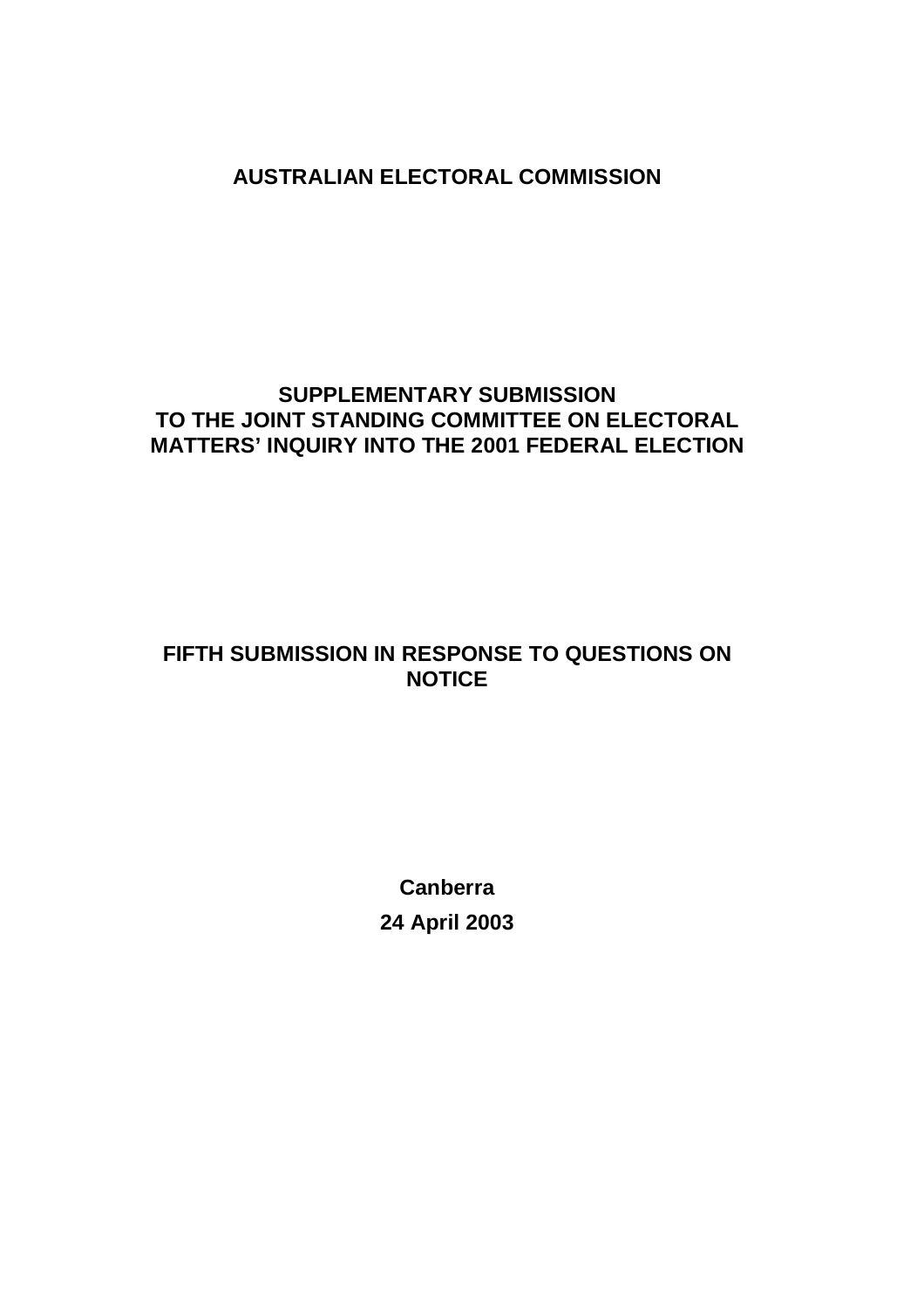# **Table of Contents**

| 2. Amendments to the Commonwealth Electoral |  |
|---------------------------------------------|--|
|                                             |  |
|                                             |  |
|                                             |  |

# **Recommendations**

#### **Recommendation 1:**

That the JSCEM recommend that section 306B be amended to remove, or at least, reduce the possibility that the section may be found constitutionally invalid.

#### **Recommendation 2:**

That the JSCEM recommend the Act be amended to remove section 350.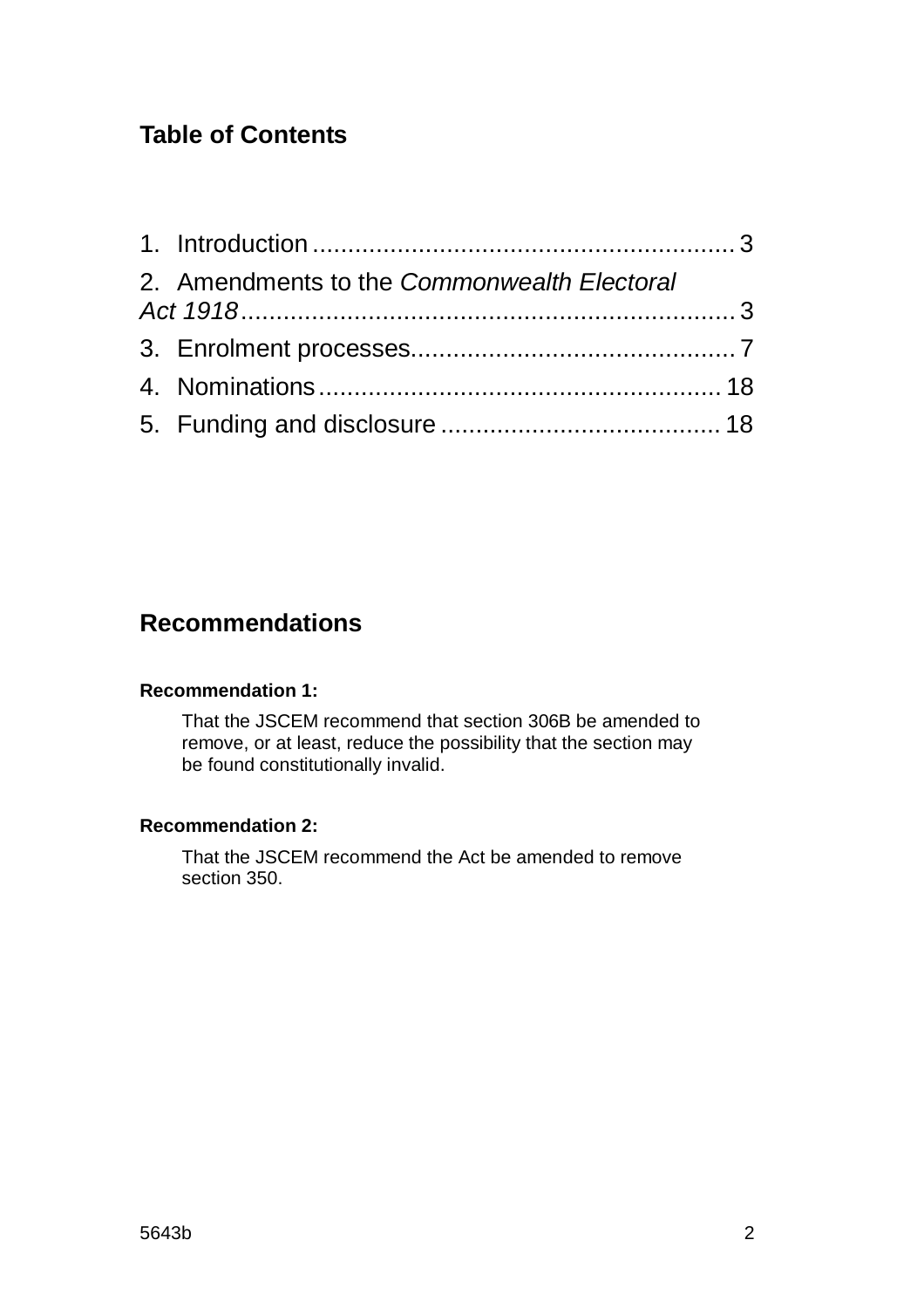# **FIFTH SUBMISSION TO QUESTIONS ON NOTICE**

## **1. Introduction**

1.1 This submission by the Australian Electoral Commission (AEC) is presented to the Joint Standing Committee on Electoral Matters (JSCEM) in response to its 'inquiry into the conduct of the 2001 federal election', as advertised in the national press on 25 May 2002.

1.2 The submission details AEC responses to questions on notice provided by the JSCEM in February and March 2003 and in addition contains two recommendations as a result of recently reviewed legal advice and two High Court decisions.

1.3 At the time of publishing, the AEC was preparing responses to other questions on notice provided through March, and anticipates that further questions will be provided by the JSCEM. The AEC will respond to these questions in later submissions.

1.4 The AEC has on previous occasions commented on issues similar to those responded to here. Where this has occurred, the submission provides references to those previous comments.

# **2. Amendments to the Commonwealth Electoral Act 1918**

2.1 The AEC wishes to make two recommendations to amend the Commonwealth Electoral Act 1918 (the Act) as a result of recently reviewed legal advice in one instance, and two recent High Court decisions in another. The first instance relates to section 306B, regarding funding and disclosure, and the second instance relates to section 350, regarding defamation.

## **Section 306B**

2.2 As a result of legal advice, the AEC now believes that an amendment to the Commonwealth Electoral Amendment Bill (No.1) 2002, introduced during debate in the Senate, will require further amendment if it is to be made workable.

2.3 Section 306B of the Act was inserted as a result of an amendment moved by Senator Brown. Division 4 of Part XX of the Act, of which section 306B is a part, relates to the disclosure of donations to political parties and candidates. The purpose of section 306B, as stated in Senator Brown's media release of 16 September 2002, is to 'require political parties to return donations that are received from companies that go broke'. Section 306B currently states:

Where:

(a) a political party, a candidate or a member of a group receives a gift from a corporation being a gift the amount of which is equal to or exceeds \$1,000; and

(b) the corporation within a period concluding one year after making the gift has been wound up in insolvency or wound up by the court on other grounds;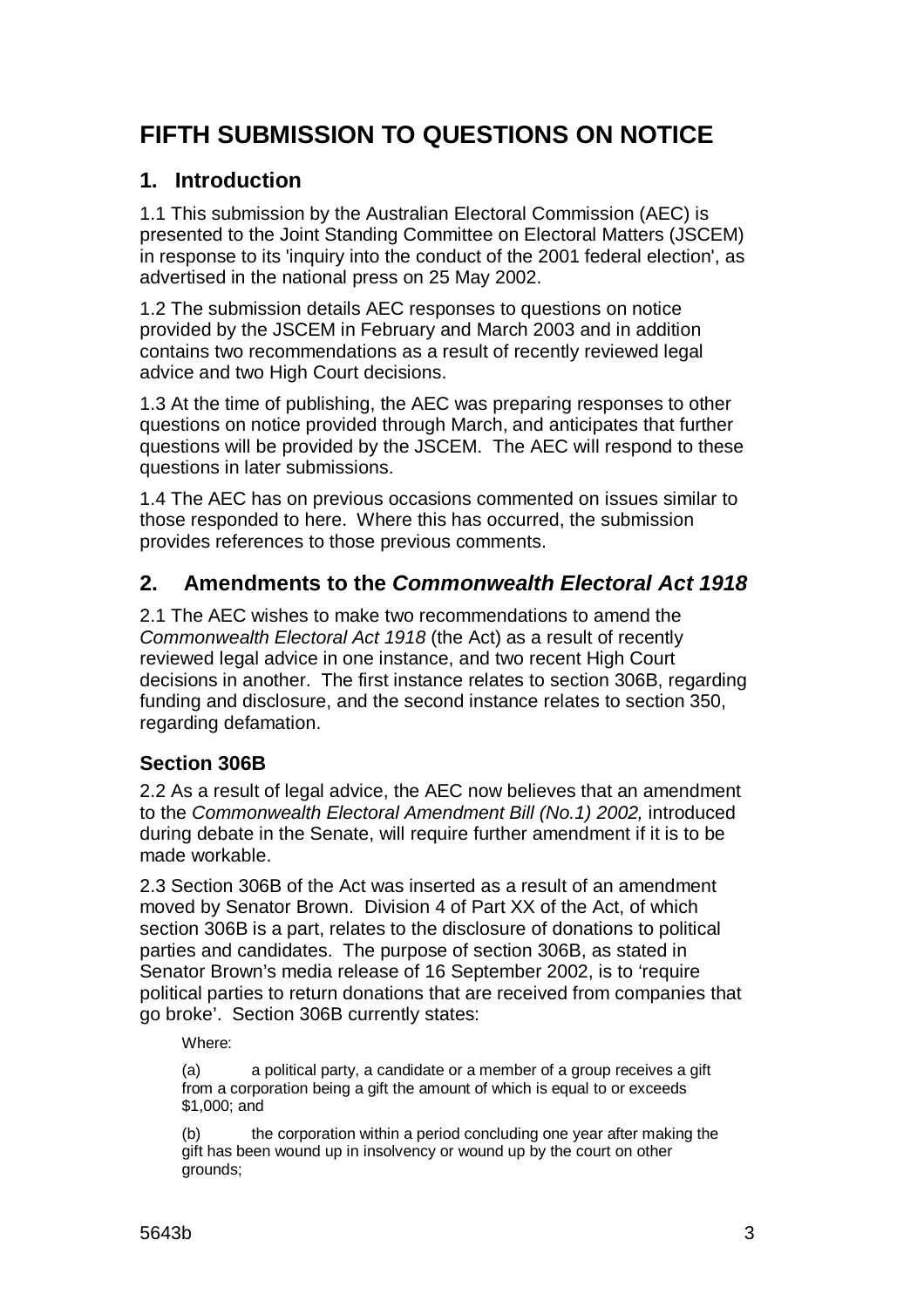an amount equal to the amount of the gift is payable by the political party to the liquidator and may be recovered by the liquidator as a debt due to the liquidator by action, in a court of competent jurisdiction against:

(c) in the case of a gift to or for the benefit of a political party or a State branch of a political party:

(i) if the party or branch, as the case may be, is a body corporate—the party or branch, as the case may be; or

(ii) in any other case—the agent of the party or branch, as the case may be; or

(d) in any other case—the candidate or a member of the group or the agent of the candidate or of the group, as the case may be.

Note 1: The gift received by the liquidator is an asset of the corporation to be distributed under the provisions of the Corporations Act 2001.

Note 2: This section applies to gifts made after the commencement of this provision.

2.4 As a result of advice from the Australian Government Solicitor (AGS), the AEC now believes that certain aspects of section 306B may be found by a court to be constitutionally invalid because they may effectively impose a tax (section 55 of the Constitution). In particular, it may be considered by a court to impose a tax on party agents, candidates' agents, Senate group agents, or members of a Senate group, who did not actually receive the sum in question. These agents or members of a Senate group will still be required to pay back the amount concerned out of their own money and they will not have a common law right of reimbursement from the principal (the political party, candidate, or Senate group). This is especially significant given that the courts have, in general, not considered political parties to be subject to common law until recently and then only in certain limited circumstances.

2.5 The AEC believes that section 306B could result in an unfair imposition on agents or Senate group members and seeks the support of the JSCEM in having the flaws in section 306B corrected.

#### **Recommendation 1:**

That the JSCEM recommend that section 306B be amended to remove, or at least reduce, the possibility that the section may be found constitutionally invalid.

#### **Defamation and section 350 of the Act**

2.6 Late in 2002 the High Court delivered two judgments that have a significant bearing on defamation litigation, particularly in cases relating to election campaigns. The two judgments were Dow Jones & Company Incorporated v Gutnick, and Roberts v Bass.

2.7 Of significance is that both judgments contain elements suggestive of significant changes in defamation law. There is an increasing complexity in the relationship between constitutional provisions concerning political communication (or more accurately, 'speech attracting privilege') and disputes about the alleged defamation of a candidate during election campaigns. As a result the AEC has some concerns about the relevance of maintaining the defamation provision, section 350, in the Act.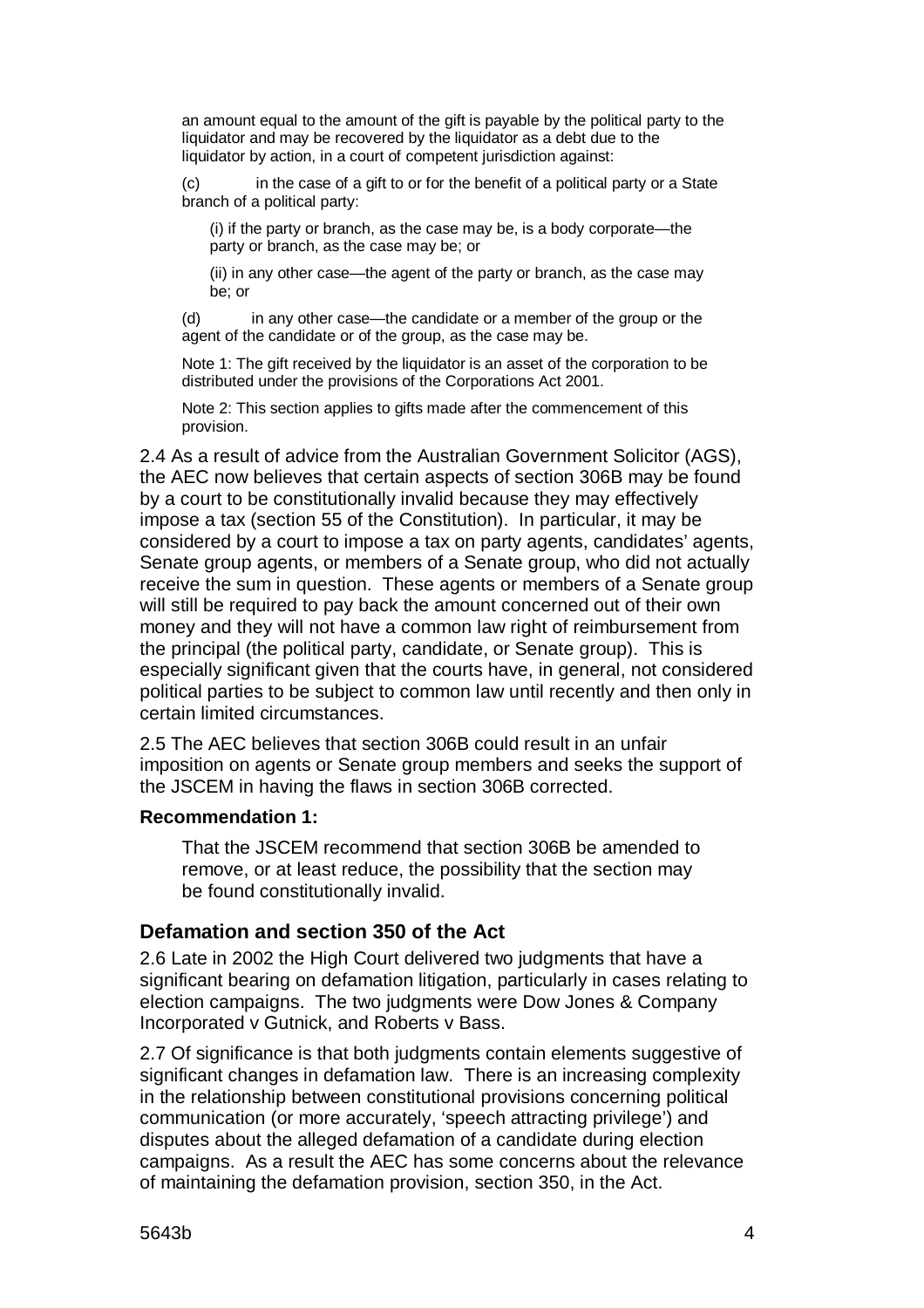2.8 Section 350 of the Act states:

(1) A person is guilty of an offence if the person makes or publishes any false and defamatory statement in relation to the personal character or conduct of a candidate.

(1A) Subsection (1) does not apply if the person proves that he or she had a reasonable ground for believing, and did believe, the statement to be true.

(2) Any person who makes a false and defamatory statement in relation to the personal character or conduct of a candidate in contravention of this section may be restrained by injunction at the suit of the candidate aggrieved, from repeating the statement or any similar false and defamatory statement.

2.9 In essence, the section provides for an offence for defamation of a candidate, a defence to the offence, and provides for a candidate to seek an injunction to restrain any person from repeating a defamatory statement.

2.10 According to the Director of Public Prosecutions' (DPP's) records, there has not been any prosecution for defamation under section 350 of the Act.

2.11 The AEC received six formal written complaints about breaches of section 350 of the Act during the 2001 federal election. Of the six complaints received by the AEC, five were referred to the DPP for legal advice. Of the five complaints referred to the DPP, none of the complaints were considered to disclose an offence under section 350. No referrals relating to section 350 of the Act were forwarded to the DPP during the 1998 Federal election.

2.12 The fact that there has been no prosecution under this provision is explained by the fact that the threshold necessary to disclose an offence in criminal defamation matters is such that the DPP must be able to establish beyond reasonable doubt that the content was defamatory.

2.13 Further, a majority of States have repealed common law criminal libel by enacting relevant legislation. Hence, candidates concerned about defamation can seek relief through civil proceedings within the relevant jurisdiction.

#### **Cases**

2.14 The issue that arose in Dow Jones & Company Inc v Gutnick concerned the publication of a story in an on-line version of Barron's magazine published by Dow Jones & Company Incorporated. The on-line version of Barron's dated 28 October 2000 carried an article which made several references to Mr Joseph Gutnick, a leading Australian businessman. Mr Gutnick complained that the references to him in the article defamed him.

2.15 The primary legal issue in the Gutnick case concerned where an alleged defamatory matter had been published. Mr Gutnick's Counsel contended that the defamation occurred in Victoria (where Mr Gutnick lives and where the headquarters of his businesses are located), as the on-line edition of Barron's was available to readers in Victoria via the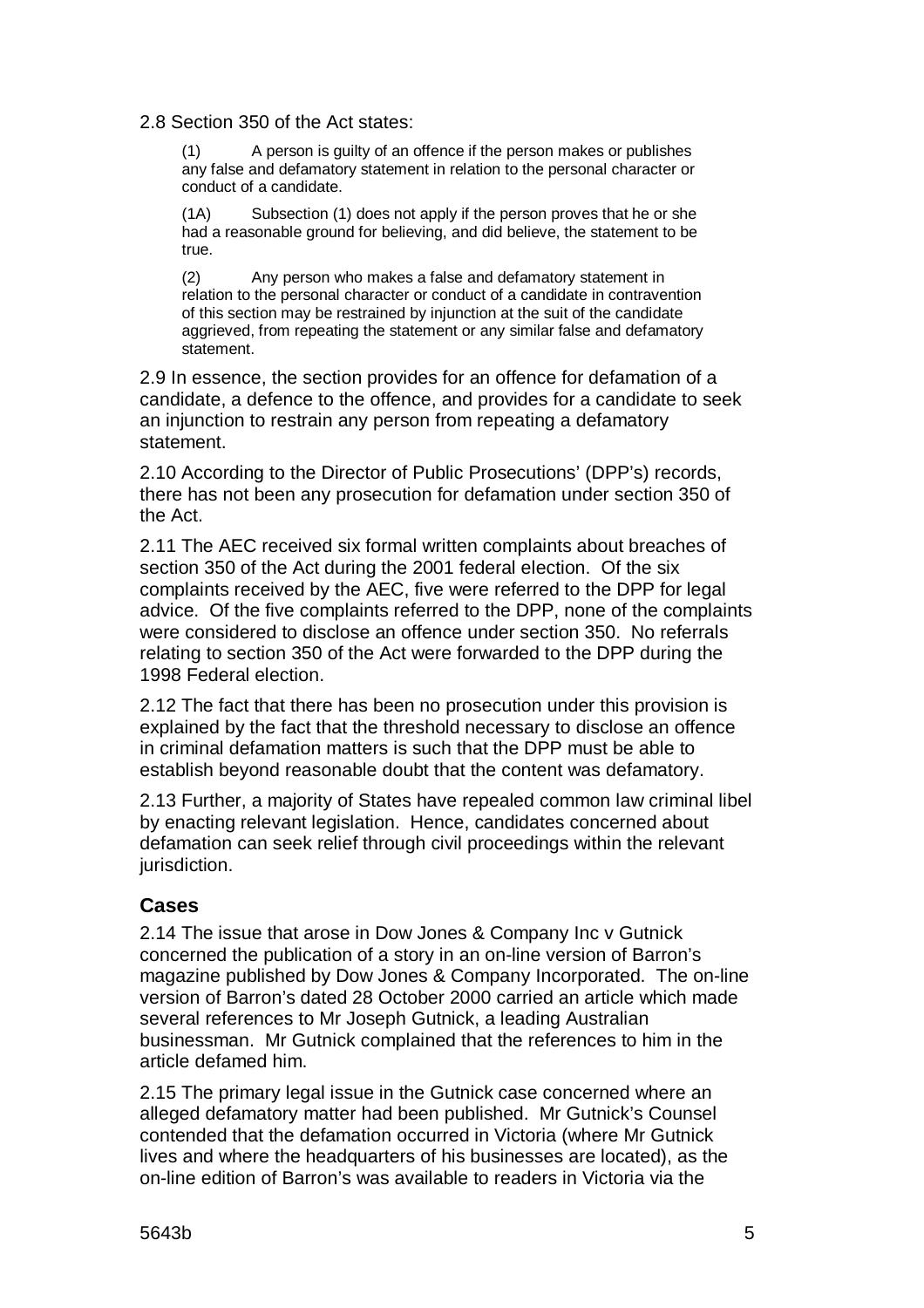World Wide Web. Accordingly, Mr Gutnick sought relief for the alleged defamation through Victoria's courts.

2.16 The High Court determined that Mr Gutnick could seek relief through Victoria's courts because the article was available to people in Victoria and by implication, where Mr Gutnick had a reputation that could be damaged. This has a direct bearing on the enforcement of section 350 as it is now conceivable that the AEC will be asked, during an election period, to act upon material published on the internet.

2.17 Roberts v Bass also concerned defamation, although the significance of this case resides in the relationship between defamation law and the regulation of speech in political matters. Roberts v Bass is important because of the High Court's application of pre-existing case law relating to (a) speech protected by 'qualified privilege' and (b) an implied right to freedom of communication in political matters guaranteed by the Australian Constitution.

2.18 Roberts v Bass concerned the publication and distribution of electoral material in the seat of Florey during the State election in South Australia held in October 1997, for which Mr Sam Bass was the sitting member and endorsed candidate of the Liberal Party.

2.19 By majority, the High Court upheld an appeal by Mr Roberts and Mr Case (who distributed the material) from a judgment in the Supreme Court of South Australia.

2.20 The basis of the High Court decision was that attempting to injure the political credibility of a candidate in the midst of an election campaign was defensible on the grounds of qualified privilege. The implication for the AEC is that an offence against section 350 will become even more difficult for the AEC to demonstrate.

2.21 In light of the Gutnick decision, the AEC is concerned that there may be a high degree of ambiguity, related to identifying the relevant jurisdiction and thus identifying relevant defamation law, surrounding the operation of section 350 with respect to material 'published' on the internet.

2.22 In terms of the Roberts v Bass decision, the AEC is concerned that section 350 of the Act will be rendered a 'dead' provision. That is, that the DPP will be unlikely to prosecute any matters arising under section 350 unless they disclose such a high level of criminal intent as to disclose an offence attracting a criminal sanction. Previous experience suggests that this is unlikely.

2.23 Moreover, given the amount of attention devoted to the relationship between the Commonwealth Constitution, statute and the common law (for example in the discussion of the Lange decision within the Roberts v Bass case), the AEC is of the view that in the unlikely event that proceedings did arise under section 350, constitutional issues relating to the implied guarantee of freedom of political communication would arise.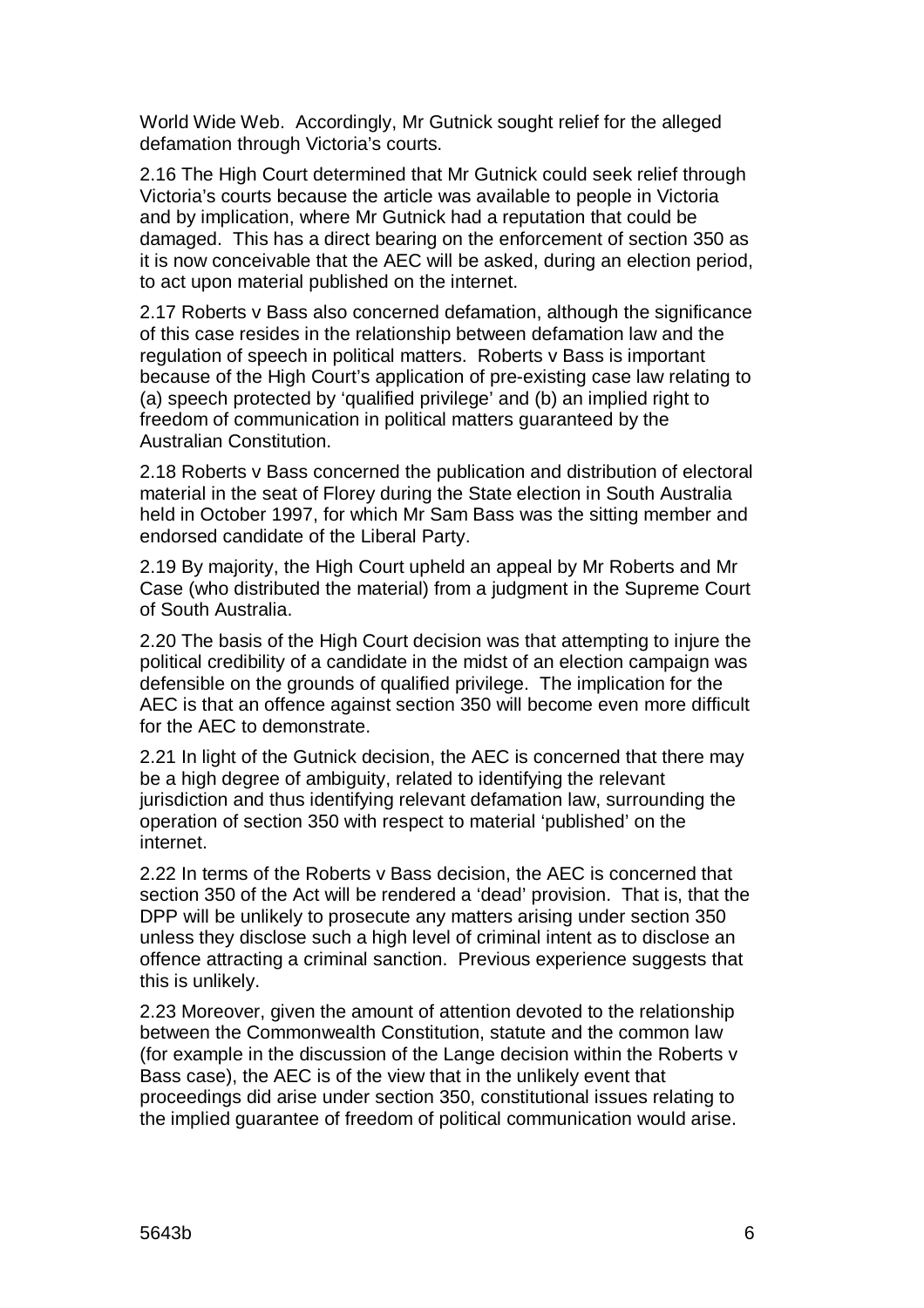2.24 Finally, removing section 350 from the Act would not prevent people from seeking redress for defamation during election periods through civil proceedings in their relevant jurisdictions.

2.25 Consequently, the AEC recommends that the JSCEM consider amending the Act to remove section 350.

#### **Recommendation 2:**

That the JSCEM recommend the Act be amended to remove section 350.

## **3. Enrolment processes**

#### **CRU and young electors**

3.1 The JSCEM asked whether the following statement, which expresses its understanding of Continuous Roll Update (CRU) activities, was correct:

When the data matching process shows that a change has occurred at an address, or that there may be a new elector (eg where school records indicate that people are turning 17), the AEC sends letters and enrolment forms to the occupants, inviting them to enrol or update their details.<sup>1</sup>

3.2 The AEC can confirm that where the AEC receives information from any source that a person may need to change their enrolment or they have reached the age of enrolment, whether they are 17 or 18, a letter and enrolment form is sent out.

3.3 Enrolment of young people was extensively discussed by the AEC in submission 174. In that submission, the AEC indicated that:

The AEC undertakes national monthly mail outs to 17 to 24 year old potential electors utilising data supplied by Centrelink and a number of State and Territory motor registries. These mailings resulted in the generation of 71,922 enrolments in 2000/01 and 61,716 in 2001/02.

In addition to the monthly mailing, the AEC, in partnership with State and Territory electoral authorities, undertakes the following ongoing youth enrolment initiatives:

- inclusion of enrolment forms in Year 12 results mail outs in Queensland;
- incentive programs with secondary schools for the collection of enrolment forms from eligible students in South Australia, Western Australia, Tasmania and the ACT; and
- inclusion of enrolment forms in a number of State agency COA advices.

The above joint initiatives generated approximately 50,589 enrolments in 2000/01 and 86,117 in 2001/02.

Further CRU initiatives are administered directly by State and Territory electoral authorities. The youth programs include:

• The Victorian Electoral Commission's (VEC) Happy Birthday card campaign, which uses Victorian Board of Studies data to mail individually addressed letters (including an enrolment form) to 17 year olds, which resulted in 22,638 enrolment forms in 2000-2001 and 15,768 enrolment forms in 2001-2002.

<sup>1</sup> JSCEM correspondence.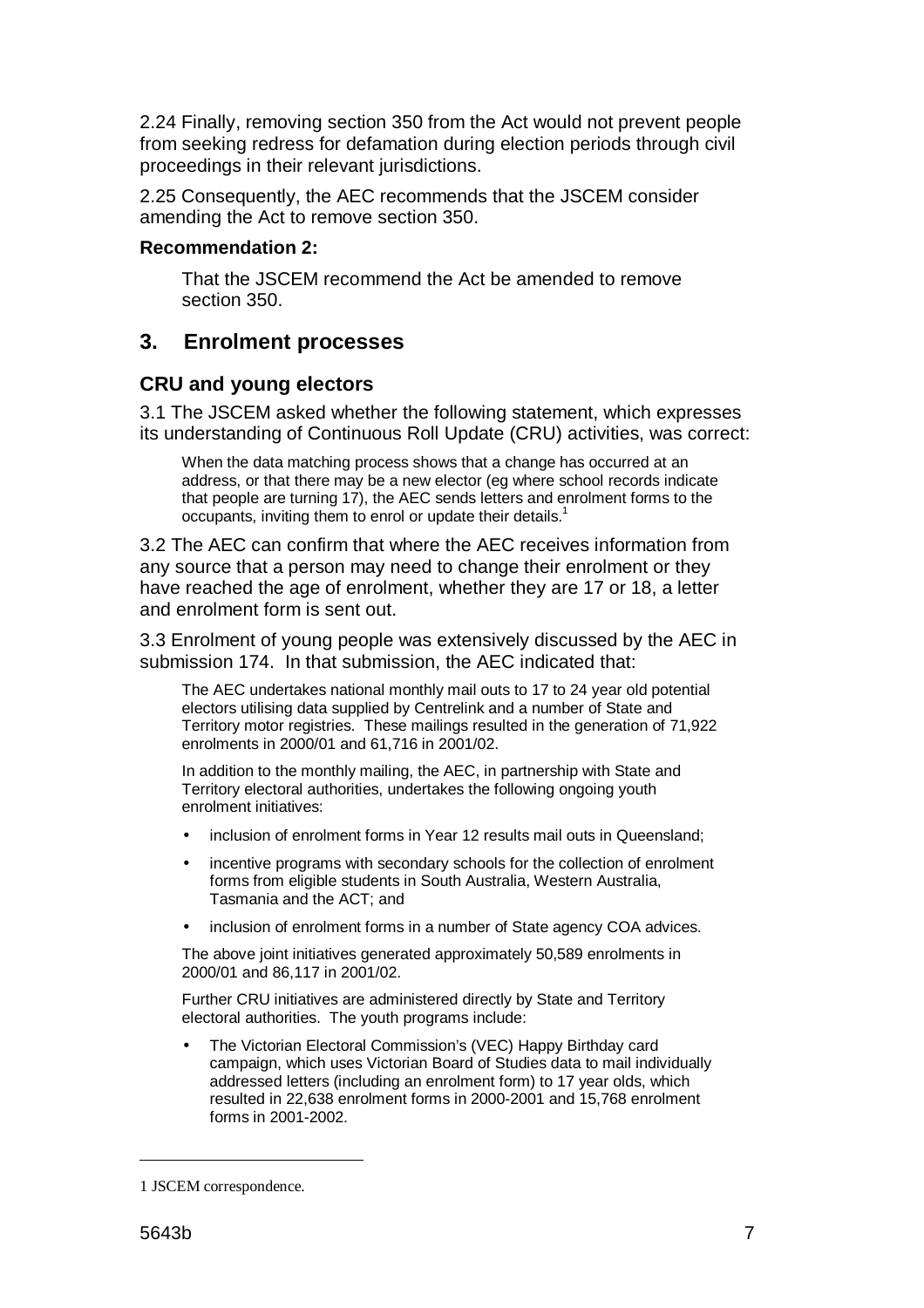- VEC mail outs of enrolment forms to ex-Year 12 students who have applied for entry into tertiary institutions, which resulted in 1,734 enrolment forms in 2000-2001 and 1,904 enrolment forms in 2001-2002.
- VEC mail out of enrolment forms to young licensed drivers utilising VicRoads data.
- The South Australian Electoral Office's (SEO) inclusion of enrolment forms in new rental tenancy advices.

The AEC is continuing to seek access to a broader range of data with a specific emphasis on increasing youth enrolment. The AEC is also looking to expand the schools incentive program to incorporate all States and Territories, public and private schools and youth and community organisations.<sup>2</sup>

3.4 As implied from the final paragraph above, the AEC cannot claim to be able to provide all young people with enrolment forms when they become eligible for enrolment. It should also be noted that if the AEC is able to provide an enrolment form to a 17 year old and that person fails to enrol, they may be sent further enrolment forms when the AEC receives data that indicates they are eligible for enrolment but have not yet enrolled. In other words, a young person may be sent material following their  $17<sup>th</sup>$  and 18<sup>th</sup> birthday, provided they have not previously enrolled.

### **Enrolment form processing**

3.5 The JSCEM asked whether the following is a correct summary of the process followed by Divisional staff when an enrolment form is received by the AEC:

- ensure all information on the electoral form is complete, and where it is not, contact the applicant to seek further information;
- enter the data into the computerised Roll Management System (RMANS) which is on-line in each Divisional Office;
- check whether an automatic match is made against existing records for that person;
- where a match is found on the Current File, link the information from the new application, and move the previous record to the Deleted File:
- conduct further checks where a match is found on the Deleted File (indicating, for example, that the matched record belongs to a deceased person);
- flag any enrolment where no valid match with a previous enrolment record is found as 'new to RMANS'; and
- write to the elector acknowledging their enrolment.

3.6 The AEC can confirm that this is a correct summary of the process. The summary is derived from a detailed description of how an enrolment form is processed contained in the AEC's submission 26 to the JSCEM's inquiry into the integrity of the electoral roll. That description is included below because it provides greater detail about what is checked on an

<sup>2</sup> 2002. AEC. *Submission 174*, paragraphs 31.7-31.11.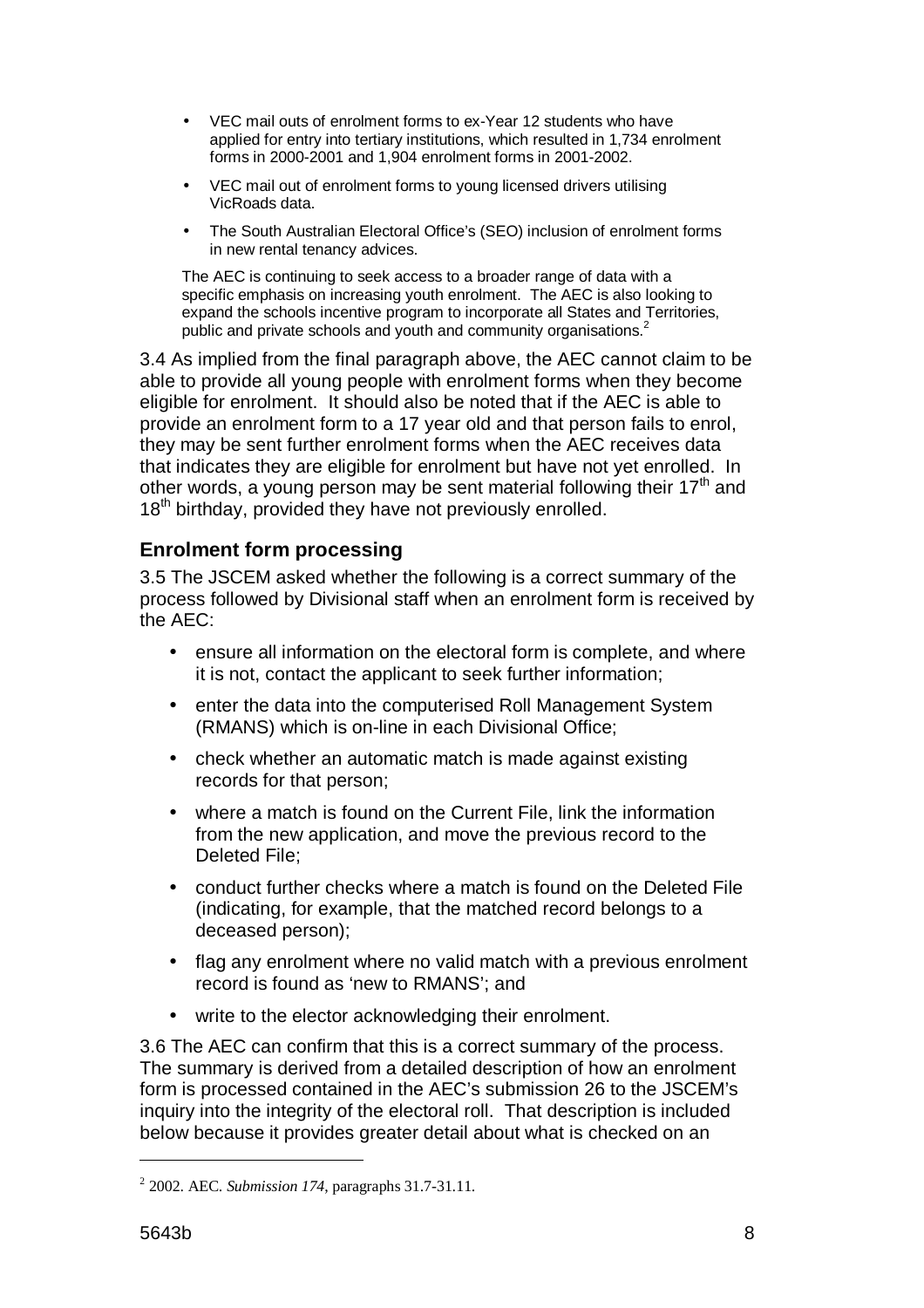enrolment form and about some of the systems the AEC uses to match enrolment forms with previously enrolled electors:

When a person applies for federal enrolment, they must complete an electoral enrolment form and provide their full name, residential address, phone number, postal address, former surname, date of birth, country of birth, citizenship details, former enrolled address, and make a signed and dated declaration that they are eligible to enrol and that the information they have provided is true and complete. The electoral enrolment form must also be signed and dated by a witness, who must declare that they saw the applicant sign the form and that they are satisfied that all statements made by the applicant in the form are correct. Divisional staff are generally responsible for receiving and processing these electoral enrolment forms.

Divisional staff must ensure all information on the electoral enrolment form is complete, and where this is not so then further inquiries will be made of the applicant. The information on the enrolment form is then entered into the computerised RMANS system on-line in each Divisional office, and an automatic match is made of the new application against existing records on RMANS for that person. Previous enrolment records are held on-line back to 1997 in the case of South Australia (see part 4.4 of submission No 30 of 29 July 1996), and at least to 1991 for all other States and Territories.

Enrolment records are identified within the RMANS database as being on the Current File, the Deleted File or the Archived File. The main benefit of such file attribution within a single database is that it limits the number of searches required to match existing records. Where a match is found with a record on the Current File, the information on the new application is linked, and the matched previous record is moved to the Deleted File.

RMANS uses "Sounds-like" (Soundex) name matching software for online enrolment inquiries by Divisional staff and other authorised personnel. In addition, the AEC has developed a number of in-house software applications for RMANS that allow various inquiry criteria to be used. These include inquiry by address, by given name and surname variations, by recognised substitute given names and surnames ("Mike" for "Michael" etc.) and by "fuzzy" date of birth.

In cases where a match is found with a deleted record, RMANS provides a warning if the deletion reason indicates that the matched record belongs to a deceased person. Any such matches are followed up by Divisional staff. Where no valid match with a previous enrolment record is found, the enrolment is flagged as new to RMANS. In cases where it appears that an enrolment applicant may have a previous enrolment history or where there is a possibility of change of name (such as by marriage) further RMANS searches are undertaken and enrolment applicants may be required to provide further information.

All electoral enrolment forms are digitally imaged and the images can be retrieved at the Head Office level should Divisional staff wish to check, for example, the signature of an applicant or witness for electoral enrolment…

Once Divisional staff have processed a new electoral enrolment or processed a change to an existing enrolment, the AEC writes to the elector acknowledging their enrolment. … Any of this mail that is marked "return to sender" is followed up by Divisional staff and, where necessary, action is taken to correct enrolment details or remove names from the Roll.

The AEC undertakes regular de-duplication exercises on RMANS at the State or Territory level. A third party name matching routine (NADIS) is used to investigate possible duplicate enrolments which may have been missed by the Soundex matching software or by the manual processing. In 1999-2000, there were 7,586 duplications picked up by the RMANS de-duplication exercises. It should be noted that whilst possible duplications might be signalled by RMANS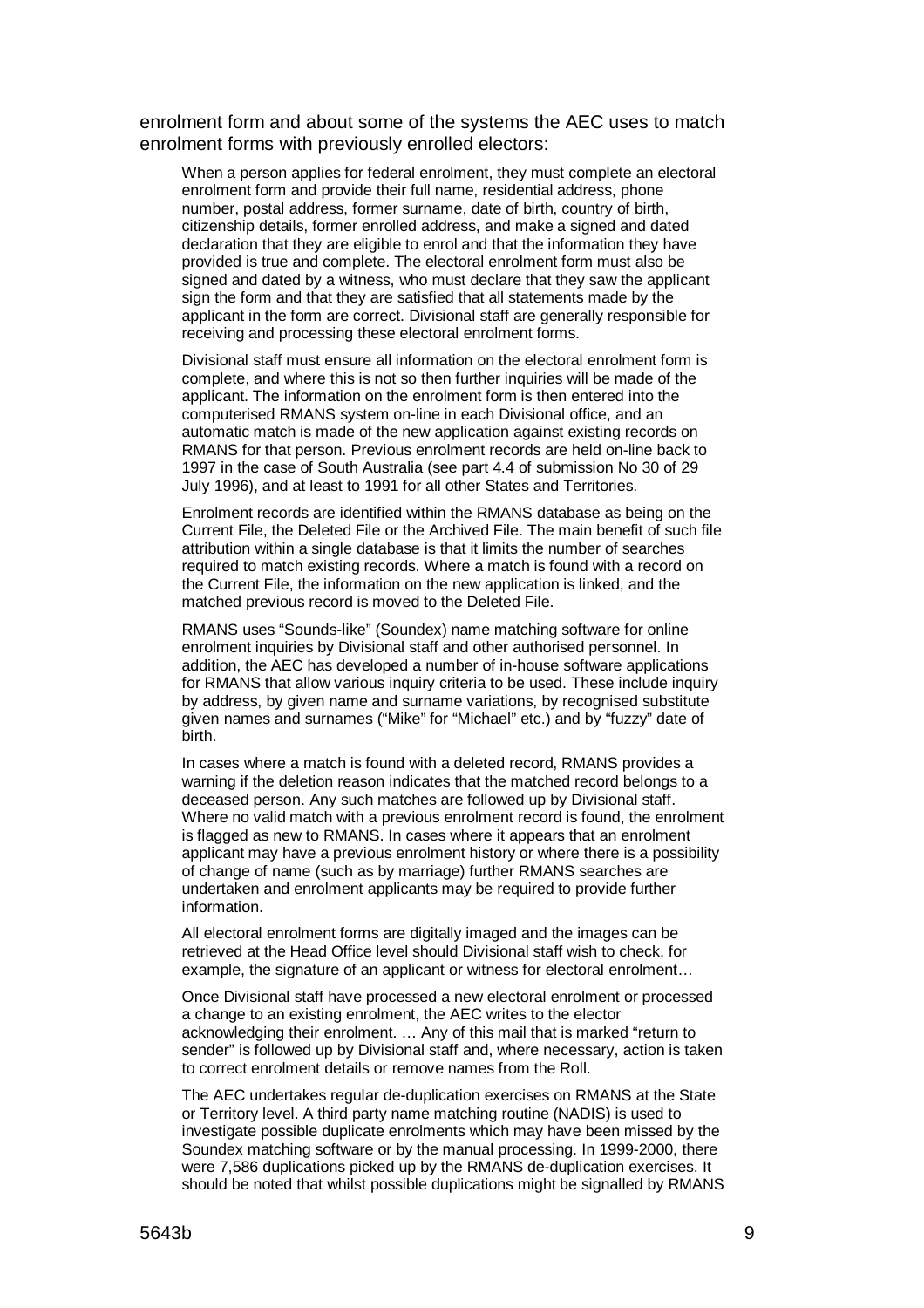at the original point of enrolment entry, they are not cleared from the system until the AEC is able to verify that they are in fact duplications, in order to protect the franchise. The administrative process of de-duplication, undertaken on RMANS at the State/Territory level, should not be taken as an indicator of enrolment fraud.

Once an elector is recorded on RMANS the enrolment history of that elector can be tracked over time. When an elector wishes to transfer enrolment on moving address, the elector must advise the AEC so as to enable the RMANS enrolment record for that elector to be amended. In the processing of an enrolment transfer, RMANS requires the operator to confirm that the enrolment transfer relates to the elector already recorded on RMANS for another location before processing can proceed.<sup>3</sup>

### **Checking of enrolment anomalies**

3.7 On a related matter, the JSCEM asked about what specific anomalies would prompt Divisional staff to undertake further checking of the elector details contained in enrolment forms.

3.8 For the purposes of responding to this question, it should be noted that an anomaly in an enrolment form does not imply that the enrolment form is fraudulent.

3.9 Divisional staff are provided with two comprehensive manuals to assist them in processing enrolment forms, including processes for dealing with anomalies. These are the General Enrolment Manual (GEM) and the RMANS manual.

3.10 It is important to distinguish between anomalies that come to light as a result of processing an enrolment form on the RMANS system and those anomalies that are detected by the good observation of the Divisional staff. For example, a Divisional staff member might observe that a series of correct enrolment forms have been witnessed by the same person. The AEC does not maintain an exhaustive list of these latter anomalies.

3.11 It is possible to provide a description of some of the anomalies that can occur while processing an enrolment form on the RMANS system. This process is described below. At various stages in processing, anomalies will prompt the suspension of processing while checking is carried out.

3.12 Before data entry can begin, the person entering the data needs to define the source of the data. This is represented by three codes:

- $E A$  standard enrolment form;
- W An elector may inform a Divisional Returning Officer (DRO) in writing that they have moved address within a Division without having to provide an enrolment card (section 101(5) of the Act). The 'W' code represents this correspondence; and
- $\bullet$  A An amendment to an enrolment that does not require notice from an elector (section 105 of the Act). Primarily, this involves

<sup>&</sup>lt;sup>3</sup> 2000. AEC. *Submission 26* to the Inquiry into the integrity of the electoral roll, paragraphs 10.2-10.10.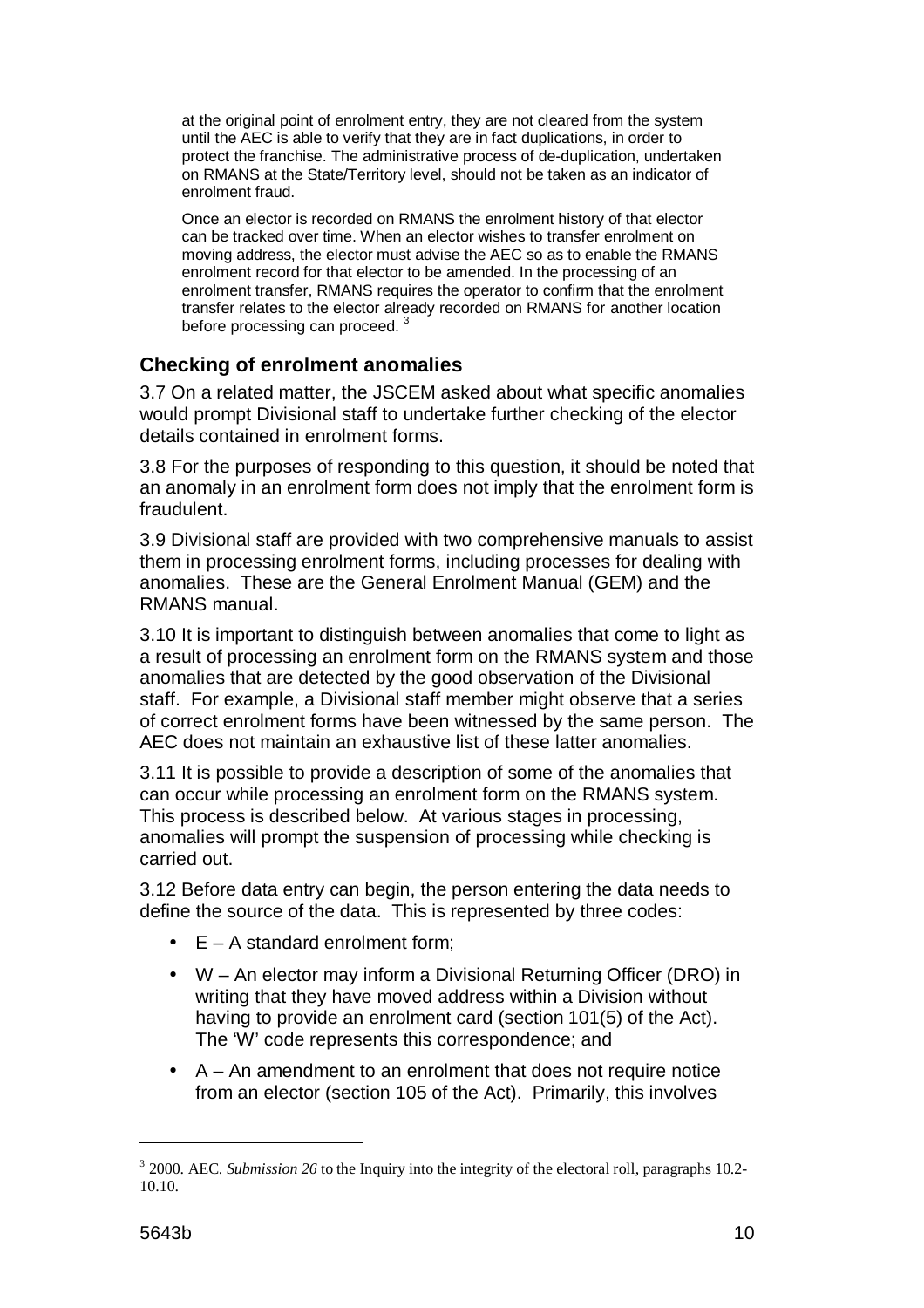corrections to an enrolment where mistakes have been made by the AEC.

3.13 Salutation or title is validated on entry against a list of pre-defined titles. If the salutation or title is acceptable but not yet defined to the system the enrolment will be suspended and the salutation or title defined before it can be used for enrolment purposes. Some titles, such as honours prefixes, are identified as restricted. If one of these titles is used the enrolment process is suspended until the title can be checked.

3.14 Surname is validated on entry for valid characters (no numerics for instance) and inappropriate names. If the surname is invalid for either of these reasons, an initial check is made that the surname has been entered accurately. If it has been, then further checking will be required into the inappropriate name, or if the name is not inappropriate, the validation rules will need to be relaxed to allow the surname to the accepted. Given names and former surnames are processed in the same way as surnames. It should be noted that at this stage the validation process is only checking the validity of the name as a name. The system has not yet attempted to match the name with an existing elector.

3.15 Date of Birth is entered in the format DD/MM/YYYY and is validated on entry. Processing is halted and further checking will be required if the data entered indicates that the person is under 17 years of age. The system warns if the date indicates the elector is over 100, and in some cases further checking may be undertaken.

3.16 Address data is then entered into the fields of: Habitation; Flat/Unit; Street Number; Street Name; Street Type; and locality. This data is validated on entry. The data in these fields must exist on the street and locality file, which contains valid street names and valid locality names. $4$ The system will not accept invalid data so, if the data does not exist on the street and locality file, and provided the data entered is correct, the enrolment will be suspended and further checking will be required. Data in the Flat/Unit and Street Number fields will also be validated for format, with the enrolment being suspended until further checking is carried out if an anomaly arises.

3.17 At this point the person entering the data will be required to press a function key to move to the next screen. This action triggers a host of checking of the address, the name, and the date of birth. In relation to the address, the system has previously checked Habitation, Street and Locality for valid data and data in the Flat/Unit and Street Number fields has been validated for format. Now the address information is checked against the RMANS Address Register. Processing will be suspended pending further checking if:

- the address is not on the Register;
- the address is flagged as non-enrollable;
- the address is flagged as inactive;

<sup>&</sup>lt;sup>4</sup> Gazetted localities and official streets, but not private roads.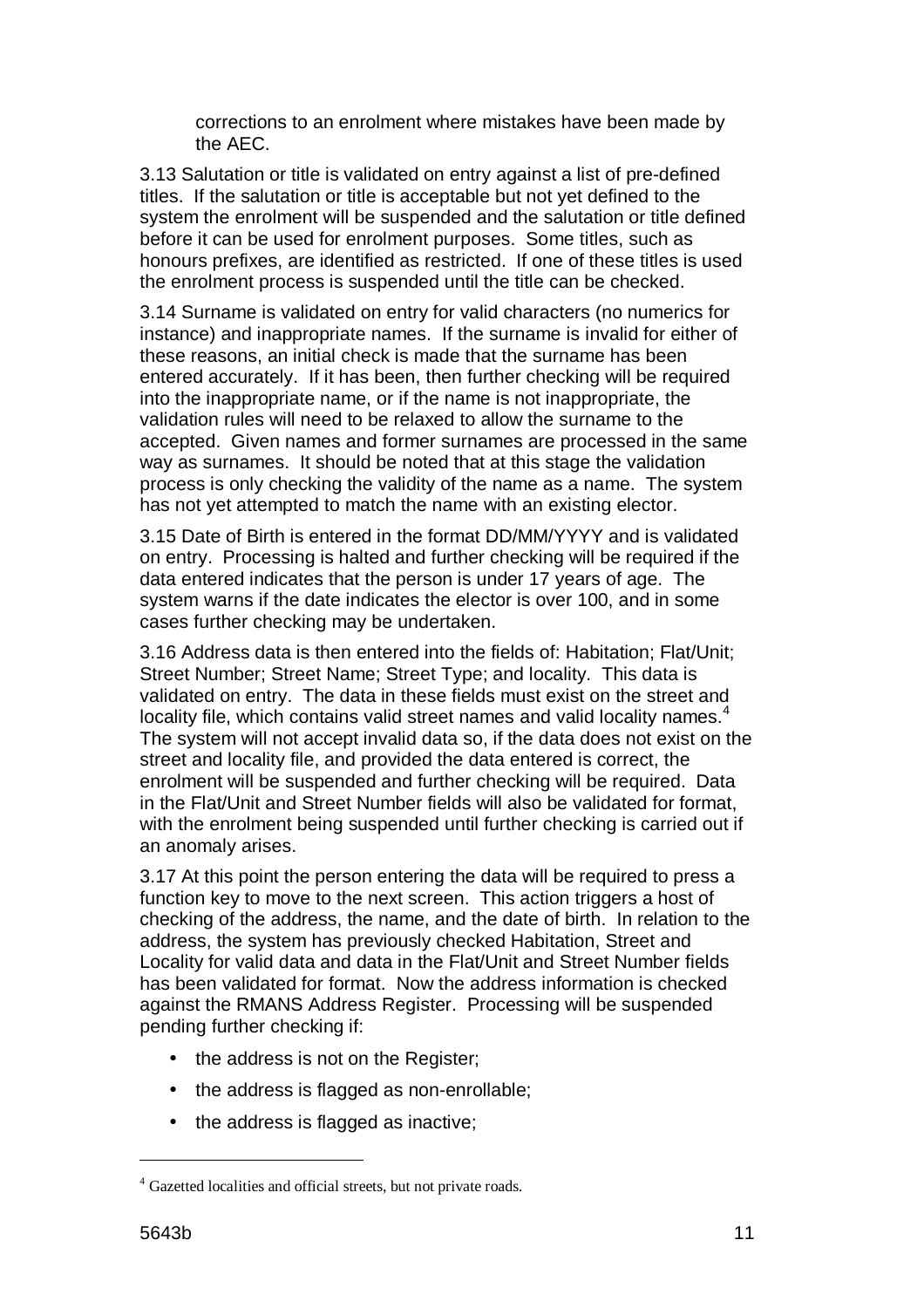- the enrolment limit attributed to the address is exceeded; or
- the street part for an unnumbered address is not clear.

3.18 Once all the automated Address checking is completed and any anomalies are resolved the system then matches with the name and date of birth to check if a previous record for the person exists. If there is a single match and everything appears to be straightforward and there is no postal address the processing continues and may be completed. However, the process is suspended pending further checking if:

- there is a match made with an elector on the 'DELETED FILE' and the deletion reason or subsequent information indicates that the record refers to a person who is deceased;
- there is a match made with an elector on the 'DELETED FILE' and the deletion reason or subsequent information indicates that the record refers to a person who was deleted for reasons of unsound mind;
- there is a match made with an elector on the 'DELETED FILE' and the deletion reason indicates that the record refers to a person who was deleted because they were not a citizen;
- there is a match of some special category elector codes (codes applied to special category electors such as itinerant or Norfolk Island electors) and the new form does not indicate that they are to apply to the latest enrolment;
- there are multiple possible matches;
- the former name details have been entered and there is no match; or
- the person is over 18 years and there is no match.

3.19 If the enrolment is identified as a new enrolment or the elector has indicated that they are not an Australian Citizen by birth, citizenship is checked and the process is suspended pending further checking if:

- there is no match on the Department of Immigration, Multicultural and Indigenous Affairs (DIMIA) database; and
- there is a match on the DIMIA database but the status on the DIMIA record is other than 'acquired'.<sup>5</sup>

3.20 If there is a postal address to be added or amended the combination of locality, State and Post Code is validated on entry. If the postal address is an Australian postal address and the data combination is not valid, the process is suspended pending further checking.

3.21 Where a match is made with an existing record the linking of the records and the movement of a previous record from the 'CURRENT FILE' to the 'DELETED FILE' is automated.

<sup>&</sup>lt;sup>5</sup> 'Acquired' is the technical term for applicants for citizenship who have been provided with an Australian citizenship number, and are therefore Australian citizens.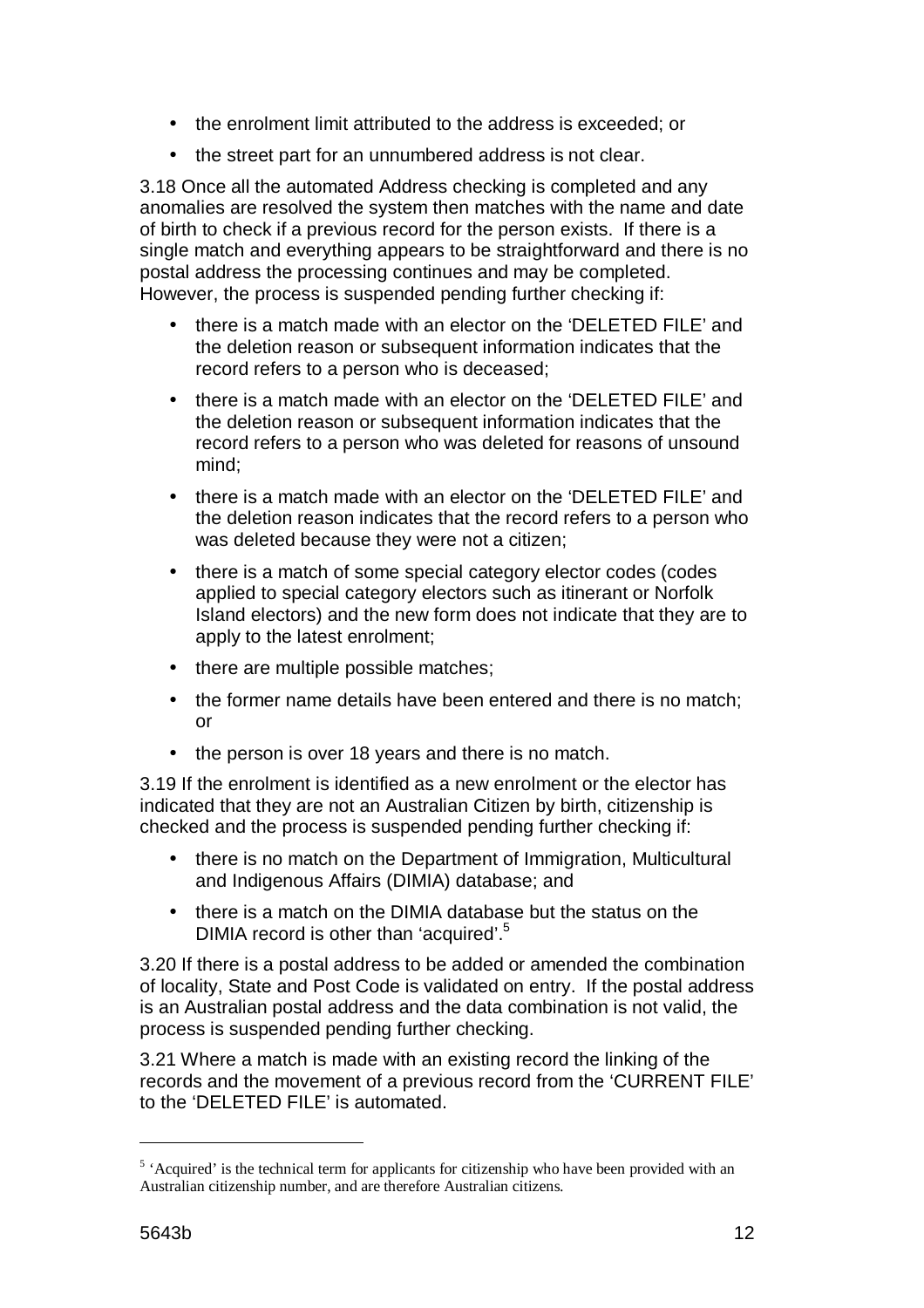3.22 It should be emphasised that, while the list of anomalies is not exhaustive, enrolments or changes to enrolment are not added to RMANS while anomalies exist. It should also be noted that this process applies at all times, including during the close of roll period.

### **Citizenship and address checks during the close of rolls**

3.23 In submission 190, the AEC indicated that citizenship and address register verification are increasingly rigorous and time consuming and will impact on enrolment processing during future roll closes.<sup>6</sup> The JSCEM asked what impact these citizenship and address register verification processes will have.

3.24 When a person applying for enrolment cannot be found on the DIMIA database the citizenship verification checking can sometimes take days or weeks to resolve. In these circumstances DIMIA undertake an investigation of each case in order to determine citizenship eligibility. Therefore, the AEC, in some cases, may need to exclude the unresolved cases from the roll and, if the eligibility is resolved in favour of the person before polling day, their name would be added to the notebook (additions list) roll. It is preferable not to have anyone on the notebook roll.

3.25 The verification of addresses, in some cases, can also be time consuming because it may involve contacting local councils or land authorities to identify whether or not the address on the enrolment form is a valid address for enrolment.

#### **Flagging new enrolments**

3.26 The JSCEM asked why new enrolments are flagged.<sup>7</sup> New enrolments are flagged to assist in the analysis of enrolment trends, statistical reporting, and to provide this information in roll products such as ELIAS. The flagging does not imply that there are concerns about the accuracy of these enrolments. As indicated in paragraph 3.22 above, the new enrolments are not added to RMANS until all anomalies have been checked. By the time a new enrolment is flagged, it has been accepted as a legitimate enrolment.

#### **Direct address change**

3.27 The JSCEM asked the AEC to expand on how a process of direct address change for enrolment would operate. Direct address change was discussed by the ALP in its submission to the inquiry, $^8$  and was commented on by the AEC in submission  $174.9$  The issue has been previously discussed by the AEC during the JSCEM's inquiry into the integrity of the electoral roll.<sup>10</sup>

 $^6$  2003. AEC. *Submission 190*, paragraph 2.22.

 <sup>2000.</sup> AEC. *Submission 26* to the Inquiry into the integrity of the electoral roll, paragraph 10.6; see quote above.

<sup>&</sup>lt;sup>8</sup> 2002. Australian Labor Party. *Submission 152*, p7.<br><sup>9</sup> 2002. AEC. *Submission 174*, pergeraphs 31.20.31.

<sup>&</sup>lt;sup>9</sup> 2002. AEC. *Submission 174*, paragraphs 31.20-31.23.<br><sup>10</sup> 2000. AEC. *Submission 26* to the inquiry into the integrity of the electoral roll, paragraph 11.4.5.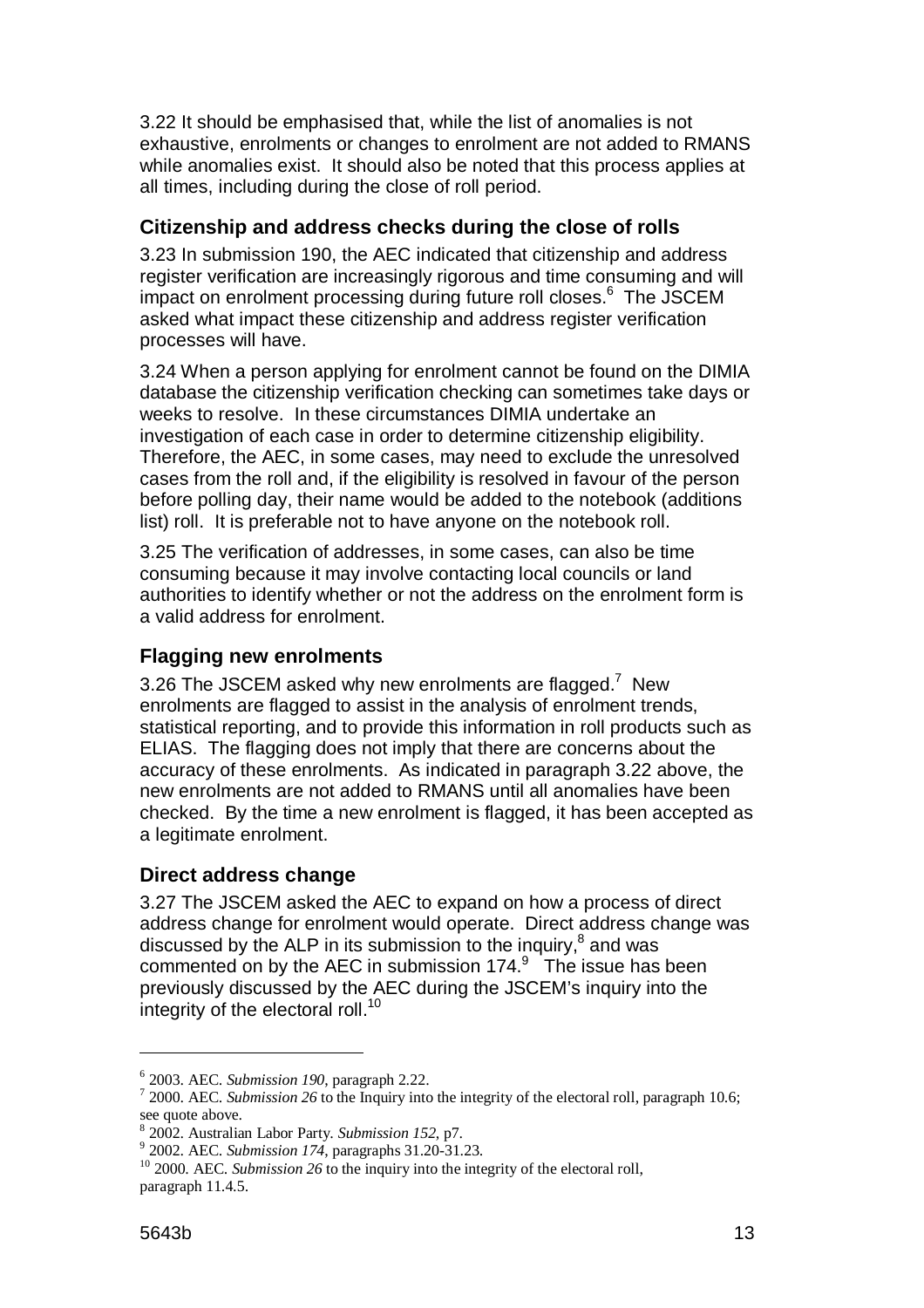3.28 It should be noted at the outset that procedures for direct address change have not been developed. However, if the JSCEM were considering direct address change, the AEC proposes that a complete match of all necessary details with a trusted agency will be required before any enrolment details were changed.

3.29 Once the complete match had been achieved, the enrolment details would be changed and an acknowledgement card, advising the elector of the direct enrolment change, would be posted to the elector. If the card was not delivered it is highly likely it would be returned to the AEC. In these circumstances all returned mail would be investigated as to the reason why the acknowledgement was not delivered. The investigation would then determine the next course of action.

3.30 At this stage, the AEC has not identified the agencies that could be used as trusted agencies for the purposes of direct address change. The AEC is aware that some people do not necessarily have their residential address recorded with every agency. For example, some young drivers retain their parent's address for their licence and motor vehicle registration. The AEC would be cautious in developing the list of trusted agencies to overcome problems of this sort.

#### **Indigenous enrolment**

3.31 The JSCEM asked what effect the closure of the Aboriginal and Torres Strait Islander Electoral Information Service (ATSIEIS) had on the enrolment of Aboriginal and Torres Strait Islanders.

3.32 Ethnic origin is not recorded on the electoral roll, so it is not possible to accurately quantify the effect the establishment or closure of the ATSIEIS program had on enrolment levels. The ATSIEIS program was previously known as the Aboriginal Electoral Education Program (AEEP) which was established in 1979 and was gradually expanded through the early 1980's. Prior to 1984 it was an offence to encourage Indigenous Australians to enrol and very little enrolment related work was undertaken. The emphasis on enrolment was increased after 1984 but, as the AEEP and then ATSIEIS programs were expanded over a long period, there was no particular time when enrolment would have suddenly increased.

3.33 At the time of the ATSIEIS program's de-funding by the government in 1996, it was the view of appropriate Australian Electoral Officers (AEOs), such as the AEO for the NT, that the roll, in terms of Indigenous enrolment, was in reasonably good order in rural and remote areas of Australia.

3.34 Since that time, indications from ATSIC elections are that enrolment levels have declined and that it is likely that more people are not correctly enrolled. During the 2001 ATSIC pre-election information and education program Indigenous field staff undertaking enrolment activities collected 6,625 enrolment cards nationally. This compares with 4,047 collected enrolment cards for the 1999 ATSIC election, and 2,800 for the 1996 ATSIC election, held just after the ATSIEIS program ceased.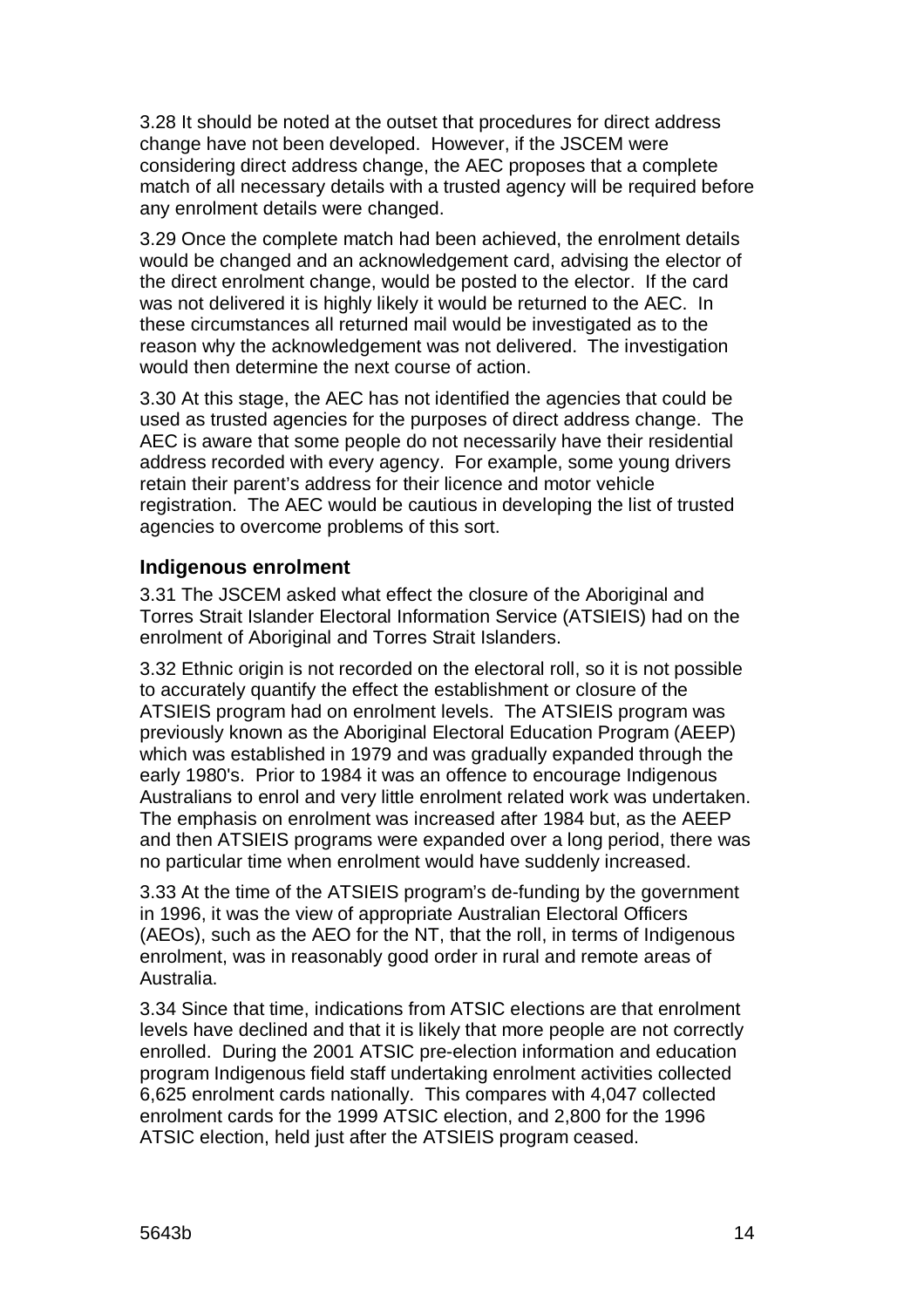#### **Reinstatement of provisional electors**

3.35 The Liberal Party, in its submission to the inquiry, raised the matter of return to sender mail received by Mr Jim Lloyd MP, Member for Robertson. The JSCEM was advised by the AEC that this was probably the result of provisional voters being reinstated to the roll.<sup>11</sup> The JSCEM asked for the AEC to confirm the chain of events the Liberal Party was discussing.

3.36 The chain of events discussed by the Liberal Party, which are a result of the actions of section 105(4) of the Act, were described by the AEC in submission 88 to the JSCEM's inquiry into the 1998 federal election in the following terms:

In relation to the reinstatement of the enrolment of provisional voters, the AEC is concerned that where an elector has been removed by objection under sections 116 and 118 of the Electoral Act, and the elector then casts a provisional vote and claims to have moved to an address within the subdivision (effectively the Division) of previous enrolment, the DRO is required to reinstate that elector to that address and admit the vote.

The notice of determination of the admissibility of the declaration vote must be sent to the elector, but in many cases it is either returned unclaimed or with a notation that the person is not living at that address. The DRO then has to again take objection action under sections 116 and 118 to remove the elector from the roll for that address. And so the cycle continues.

Clearly, many of these reinstated electors are not living at the address they claim as their enrolled address, and may not have lived there for some years. In effect, the AEC is obliged to incorrectly update the Roll, which loses a measure of integrity in the process.

The simplest solution is to not require reinstatement if admitting the provisional vote. Enrolment action should be taken, but reinstatement of the elector to the roll should be conditional on a roll review exercise that demonstrates that the elector is living at the address. That is, the simple move to break the nexus between admitting the vote and reinstatement of enrolment does not affect the franchise, but does improve the accuracy of the roll.<sup>12</sup>

3.37 It should be noted that the declaration envelope asks electors to advise their current permanent address and their claimed enrolled address. In some cases, the elector will advise a current permanent address that is different to their claimed enrolled address, but still within the same Division. In these cases, the elector will be reinstated to the roll for the current permanent address. However, in other cases the elector will advise the same address for their current permanent address and their claimed enrolled address. In such cases, in accordance with subsection 105(4), the AEC has no option but to reinstate them to the claimed enrolled address, even if the AEC suspects that the elector does not in fact reside at that address. These are the reinstatements that generally result in RTS mail.

3.38 The version of ELIAS provided to parliamentarians immediately after the 2001 federal election would have contained the reinstatements

<sup>&</sup>lt;sup>11</sup> 2002. AEC. *Submission 174*, paragraph 29.22.<br><sup>12</sup> 1999. AEC. *Submission 88* to the Inquiry into the 1998 federal election, paragraphs 9.12.3-9.12.6.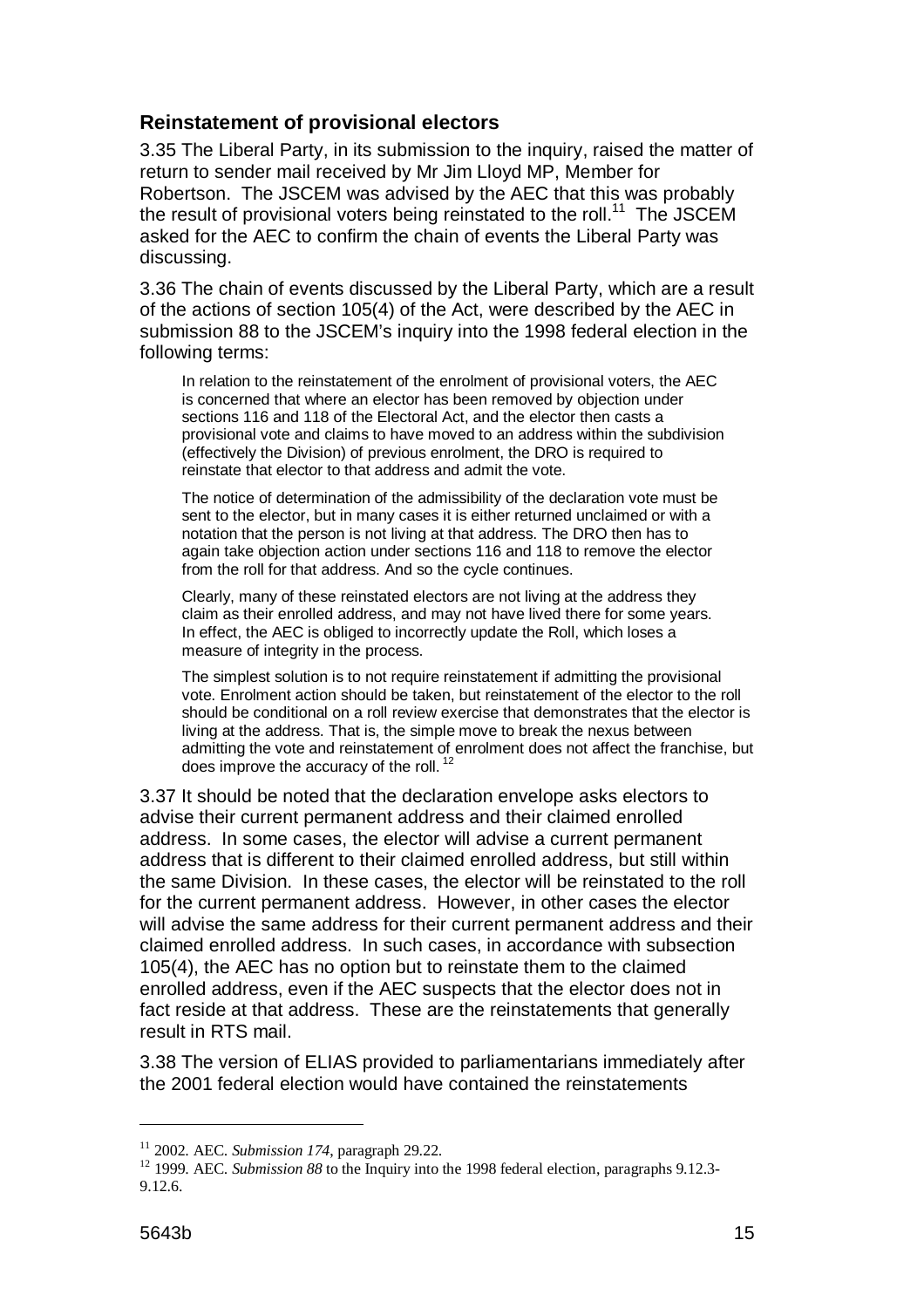required by section 105(4) of the Act, including those where the AEC suspects that the elector does not in fact reside at that address. This would have generated Mr Lloyd's return to sender mail problem.

3.39 As indicated in submission 174, the solution to this problem, which is to break the nexus between a provisional vote and reinstatement for the previous enrolled address, is currently before the parliament in the Electoral and Referendum Amendment (Roll Integrity and Other Measures) Bill 2002.<sup>13</sup> This solution involves repealing subsections 105(4) and 105(5) of the Act.

## **Counting of 18 year olds**

3.40 The JSCEM asked whether its understanding that the number of 18 year olds reported in the AEC's close of roll enrolment figures includes those who enrolled as 18 year olds, plus those 17 year olds who enrolled when 17 but who turned 18 before the election, was correct.

3.41 The AEC can report that this understanding is not correct. In submission 190, the AEC provided close of roll reports in two forms. The first was the Enrolment Activity Report, which generates a report of those people entitled to be added to the roll for the election. The second was the card processing statistics, that is, enrolment cards entered into RMANS.

3.42 As indicated in submission 190, there are important differences between these two measures, particularly in the handling of 17 and 18 year olds. Enrolment Activity Reports record the date at which an elector becomes eligible to vote because they turn 18, regardless of when they actually enrolled. It does not count 17 year olds when they enrol. Card processing statistics record the number of cards processed, regardless of age. This report will count 17 year olds when their enrolment form is processed, but will not count them when they turn 18.14

## **Close of rolls – total number of enrolments**

3.43 The JSCEM asked the AEC to confirm that the total number of enrolments during the close of rolls period is higher than the number of individuals who enrolled in that period.

3.44 Assuming by this that the JSCEM means the total number of enrolment transactions (Enrolment Activity) will be higher than the number of cards processed, then the AEC can confirm that this is the case. The total number of enrolment transactions would normally be higher than the total number of enrolment cards processed in the close of rolls period, because enrolment cards from 17 year olds received in the previous 12 months can mature (that is, the person turns 18) and be included in the number of enrolment transactions.

<sup>&</sup>lt;sup>13</sup> 2002. AEC. *Submission 174*, paragraph 29.22.<br><sup>14</sup> 2003. AEC. *Submission 190*, paragraphs 2.13-2.16.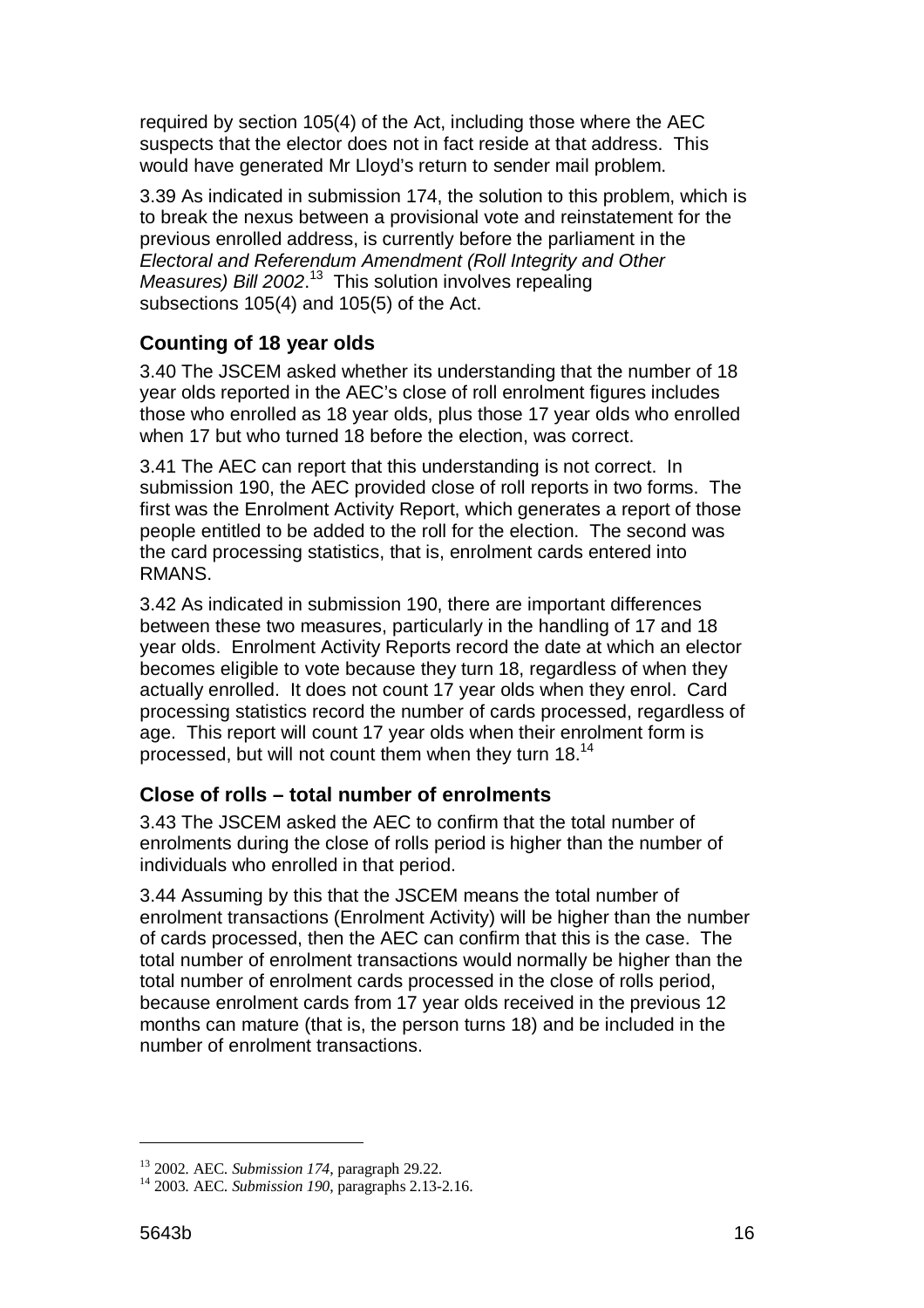### **Close of rolls – transaction numbers**

3.45 The JSCEM indicates that the AEC has informally argued that with improvements to the CRU process, the number of new enrolments and enrolments requiring updating during the close of roll period will gradually decrease.

3.46 At the time the AEC made this informal argument, it was not possible to make anything more than an assumption about the effect of the CRU process on the number of enrolment transactions during the close of roll period.

3.47 The number of enrolment transactions during the close of rolls period is influenced by the circumstances of each federal electoral event. Influential circumstances may include the proximity of state electoral events, the level of community interest in the election, and the proximity of CRU mail outs, which may increase the number of enrolment cards in the community. As the circumstances of each federal electoral event are unique, it is likely that the AEC's informal assumption may never prove to be accurate.

3.48 A more sophisticated analysis of enrolment activity may provide some evidence to indicate what effect, if any, the CRU is having on the number of enrolment transactions during the close of roll period. However, a number of further electoral events will be necessary before it will be possible to determine whether any effect exists.

#### **Inappropriate names**

3.49 The Electoral and Referendum Amendment Act (No. 1) 2001, which came into effect in July 2001, contains provisions giving AEC officers the power to refuse to include fictitious or frivolous names on the electoral roll. The transitional arrangements in the Act also allowed the removal of existing inappropriate names from the roll. The JSCEM asked how long these transitional arrangements were in place.

3.50 The Explanatory Memoranda for this Act provides an explanation for the transitional arrangements:

The provision will … give DROs and AEOs the power to review existing names on the roll and replace any that do not meet the new requirements. The name would be replaced with the last appropriate name under which the person was enrolled. If the person had not previously been enrolled under an appropriate name, the DRO or AEO would seek written advice from the elector as to the last appropriate name by which the person had been generally known in the community (documentation would need to be provided by the person to support the use of this name). If the elector complies with the request and the DRO or AEO is satisfied that the name meets the new requirements, the DRO or AEO will be required to have the electors enrolment altered to replace the unacceptable name with the acceptable name. If the elector does not comply with the request, then the DRO or AEO will be required to have the electors name removed from the roll and notify the elector accordingly.<sup>1</sup>

<sup>&</sup>lt;sup>15</sup> Electoral and Referendum Amendment Act (No. 1) 2001: Explanatory Memoranda, paragraph 11.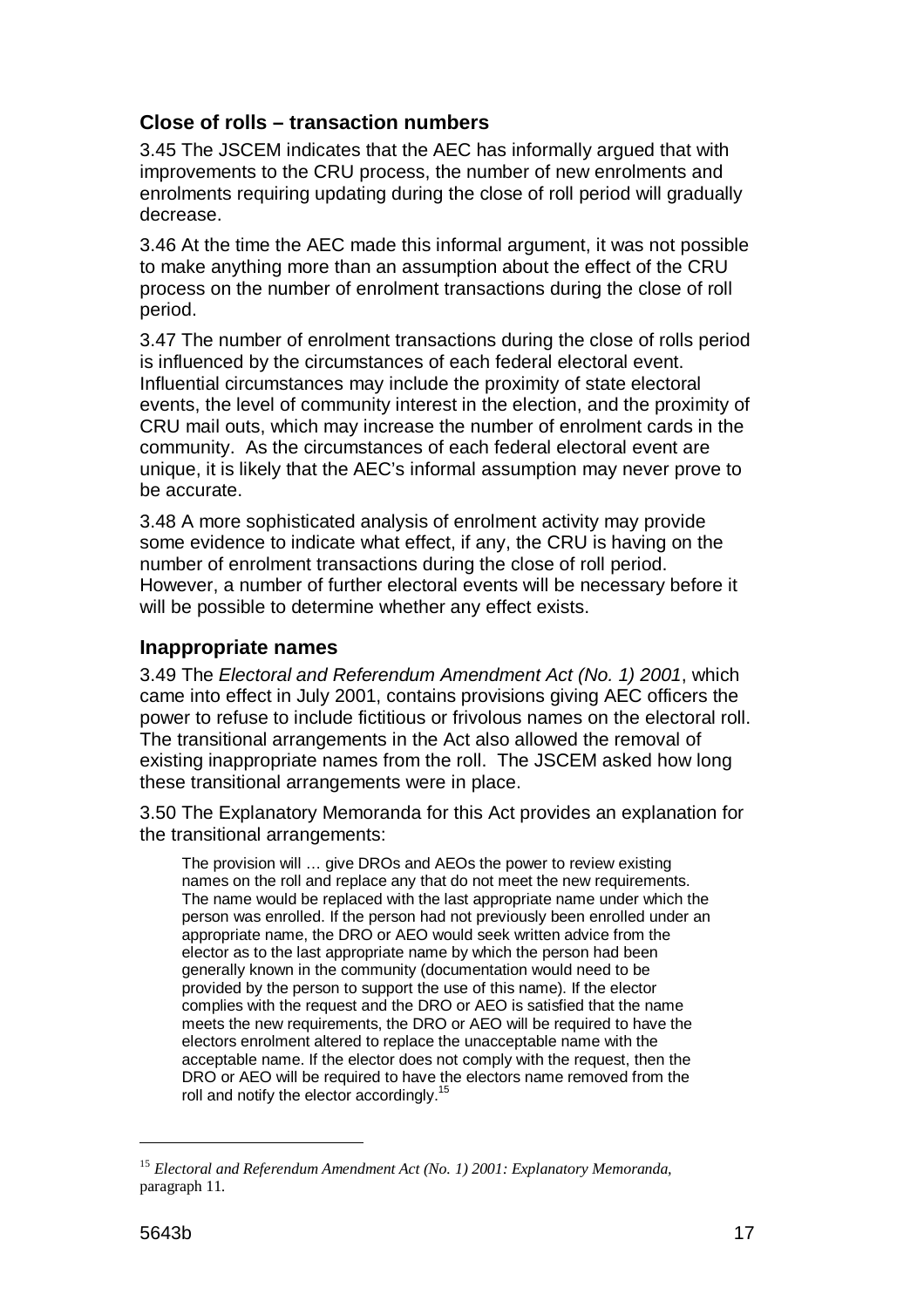3.51 The transitional arrangements have no end date in order to allow DROs and AEOs to review inappropriate names whenever they come to light. Consequently, the transitional arrangements are still in place.

## **4. Nominations**

### **Nominating for multiple elections**

4.1 The JSCEM asked the AEC to confirm that according to section 165 of the Act, a person may only nominate for one seat in the House of Representatives or one seat in the Senate, in each election. The AEC can confirm that this is an accurate reflection of section 165. This section was inserted in the Act as part of the Commonwealth Electoral Legislation Amendment Bill 1983. The Explanatory Memoranda for that Act indicates that this section:

…prohibits a person standing as a candidate for two or more elections held on the same day.'16

4.2 Prior to the insertion of this section in the Act it was possible to nominate as a candidate in more than one election held on the same day.

# **5. Funding and disclosure**

5.1 In its submission to the current inquiry, the Australian Labor Party (ALP) recommended that the AEC report to the JSCEM on the issues and legislative options for reforming the rules governing registration of political parties to restrict the use of the name or part of the name of a recognised organisation.<sup>17</sup>

5.2 In response, the AEC has advised that its views were contained in its post-election Funding and Disclosure reports and in submissions to the lapsed JSCEM funding and disclosure Inquiry.18 Included in the latter were the following recommendations:

That section 129 of the Electoral Act be amended to require that the AEC will refuse an application for registration if the proposed name of the party is the same as, or so closely resembles as to cause confusion, the name of a recognised (as defined) organisation where that organisation has advised the AEC that it does not agree to the use of the name by the party.<sup>19</sup>

and

 $\overline{a}$ 

That section 129 of the Electoral Act be amended to require that the AEC will refuse an application for registration if the proposed name of the party contains the name of a person. $^{20}$ 

5.3 These recommendations notwithstanding, in submission 181 to the current inquiry, the AEC provided the JSCEM with three options, advising that its preferred option would be to retain the status quo. The options were:

<sup>&</sup>lt;sup>16</sup> *Commonwealth Electoral Legislation Amendment Bill 1983: Explanatory Memoranda*, p33.<br><sup>17</sup> 2002. Australian Labor Party. *Submission 153*, recommendation 18.<br><sup>18</sup> 2002. AEC. *Submission 174*, paragraph 31.3.

<sup>&</sup>lt;sup>19</sup> 2001. AEC. *Submission 15* to the Funding and disclosure inquiry (lapsed), recommendation 16.<br><sup>20</sup> 2001. AEC. *Submission 15* to the Funding and disclosure inquiry (lapsed), recommendation 17.